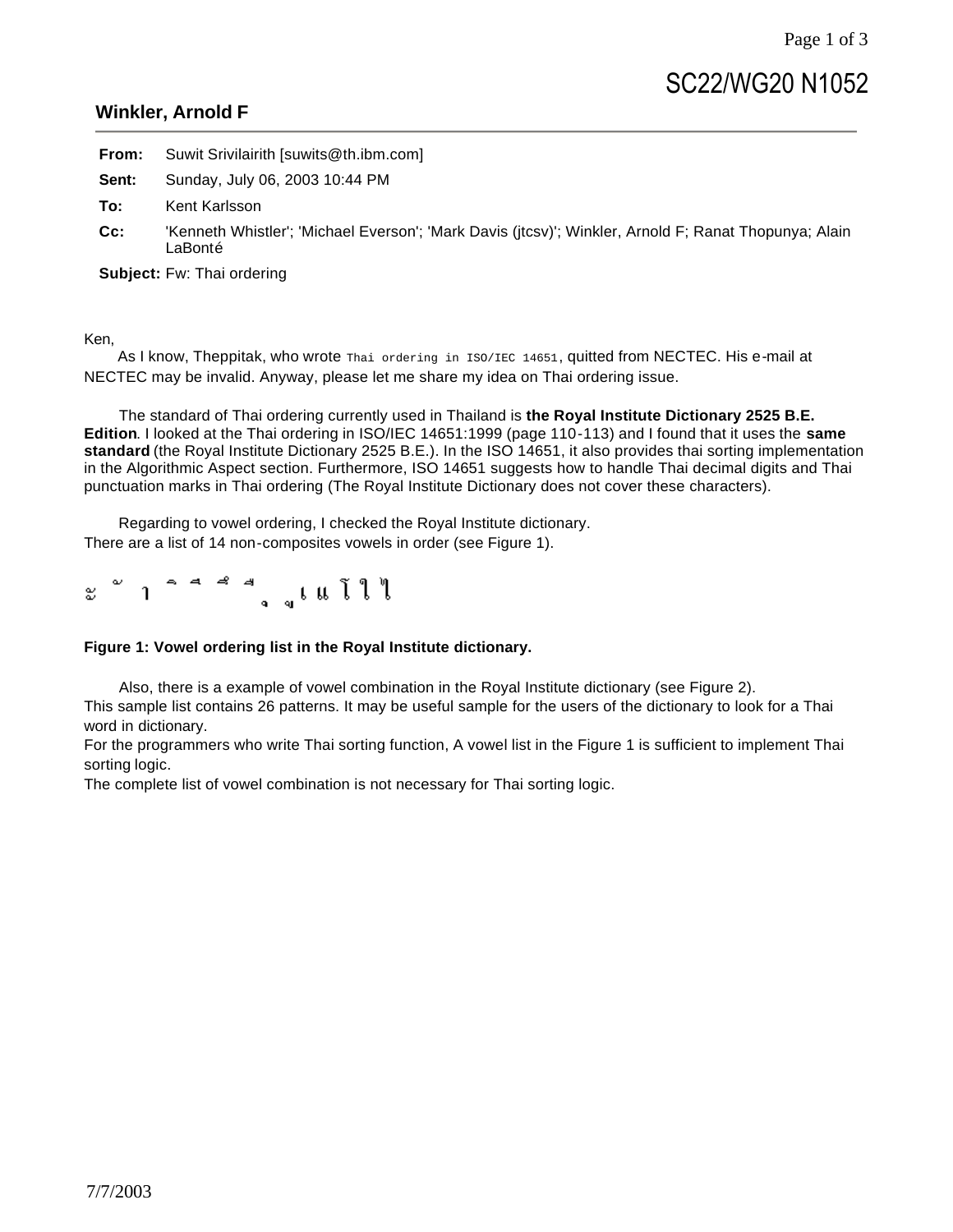| $1)$ $\approx$                        | $10)$ <sup><math>\alpha</math></sup>              | 19) เ‴ื (เสื้อ)             |
|---------------------------------------|---------------------------------------------------|-----------------------------|
| 2) $\tilde{p}$ (กัน)                  | 11) $_{q}$                                        | 20) เื่ะ (เกือะ)            |
| 3) $\degree$ ะ (ผัวะ)                 | $12)$ $\downarrow$                                | $21)$ as                    |
| 4) 1                                  | $13)$ t $z$ (tn $z$ )                             | $22)$ a $\varepsilon$ (ans) |
| 5) $\degree$ 1                        | 14) $\binom{1}{1}$ (191)                          | $(23)$ $\tilde{1}$          |
| $6)$ <sup><math>^{\circ}</math></sup> | $15)$ $\ell$ $1$ $\approx$ $($ (0 $1$ $\approx$ ) | 24) โะ (โป๊ะ)               |
| $\pi$ <sup>4</sup>                    | 16) เ_ิ (เกิน)                                    | 25) $\mathbb{I}$            |
| $8)$ <sup>4</sup>                     | 17) เ ึี (เสีย)                                   | 26) $\sqrt[3]{}$            |
| 9) $^4$                               | 18) เ_ืะ (เผียะ)                                  |                             |

## **Figure 2: sample of vowel combination in the Royal Institute Dictionary**

From the figure 2, the words between left and right parenthesis are samples of word pattern.

 According to your question about dash, I am not sure because I do not have MacFarland dictionary. but I think that it can have more than one character per dash. One dash may be double consonants or consonant with a tonal mark.

Hope this helps!

Thanks and Have a nice day, Suwit Srivilairith National Language Development & Translation Services Center, GCoC-Bangkok, IBM Thailand Phone: (66-2)-273-4178, Fax: (66-2)-273-0686

----- Forwarded by Suwit Srivilairith/Thailand/IBM on 04/07/2003 16:40 -----

| <b>Ranat Thopunya/Thailand/IBM</b> | To Suwit Srivilairith/Thailand/IBM@IBMTH |  |
|------------------------------------|------------------------------------------|--|
|                                    | CC.                                      |  |
| 04/07/2003 09:05                   | bcc                                      |  |
|                                    | Subject Re: Thai ordering                |  |

## Is Khun Theppitak still at NECTEC ?

regards, -ranat. Manager, National Language Development & Translation Services Center, GCoC-CTL (Globalization Center of Competency - Complex Text Languages) Phone : (66-2)-273-4231, Fax : (66-2)-273-0686 Infonet : 980-4231, e-mail : ranat@th.ibm.com

----- Forwarded by Ranat Thopunya/Thailand/IBM on 04/07/2003 09:04 -----